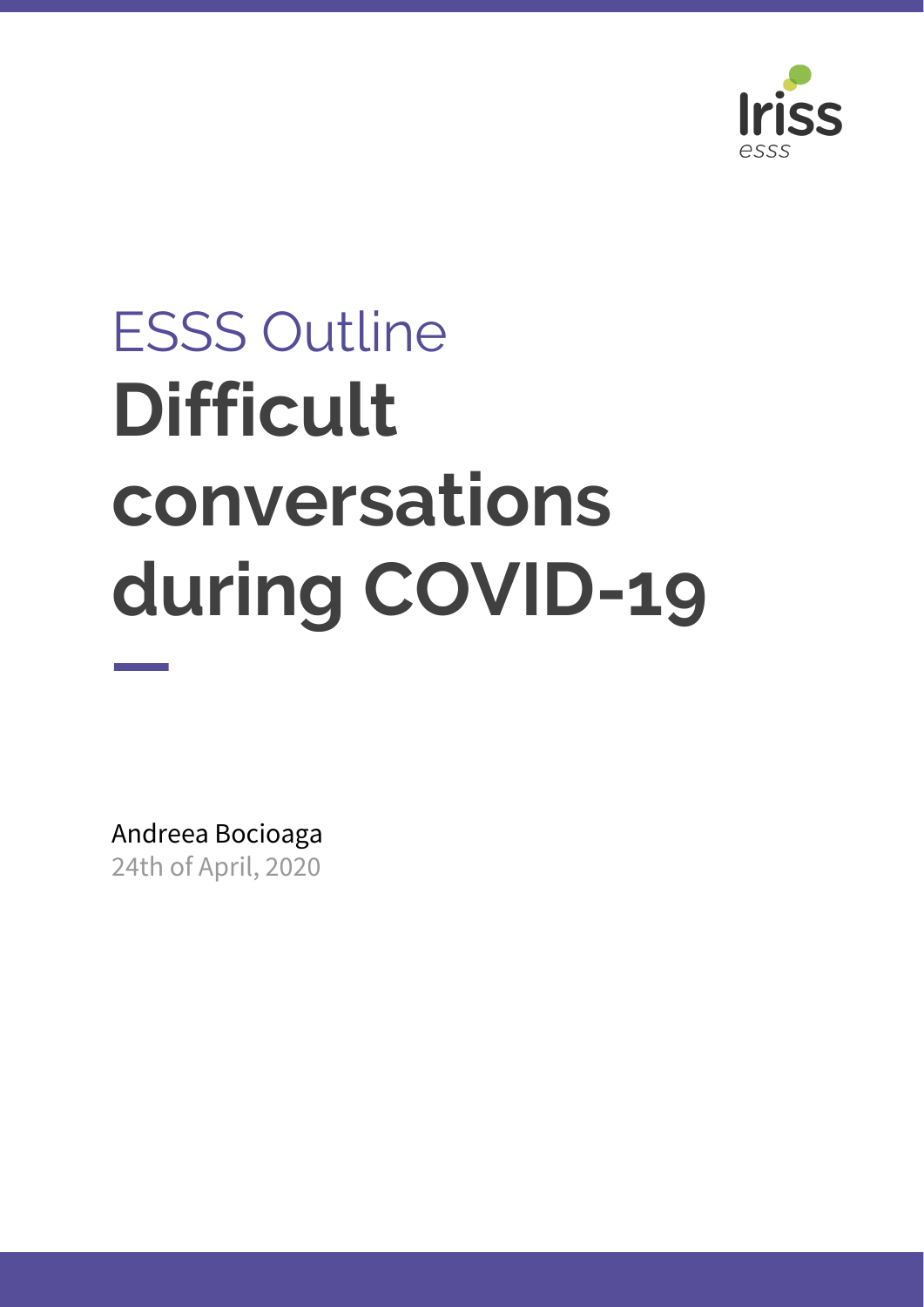## Introduction

This summary provides an overview of recent evidence concerning:

*Difficult conversations happening during COVID-19.*

### **About the evidence presented below**

The summary below considers the developing evidence on having difficult conversations during the COVID-19 pandemic. It gives specific consideration to **conversations around end-of-life care** and to **talking to children about COVID-19**. This summary reflects mostly on evidence published in the past months which are specifically addressing the unique health and social care needs of this time.

It is reassuring to see that evidence and guidelines are being published and updated to reflect how services are responding to the crisis. Nonetheless, as the situation is developing, there is little for scope for a wider reflection and comparisons between sources of evidence.

#### **Accessing resources**

We have provided links to the materials referenced in the summary. Some materials are paywalled, which means they are published in academic journals and are only available with a subscription. Some of these are available through the The [Knowledge](http://www.knowledge.scot.nhs.uk/home/register-or-sign-in.aspx) Network with an NHS Scotland OpenAthens username. The Knowledge Network offers accounts to everyone who helps provide health and social care in Scotland in conjunction with the NHS and Scottish Local Authorities, including many in the third and independent sectors. You can [register](https://www.athensregistration.scot.nhs.uk/) here. Where resources are identified as 'available through document delivery', these have been provided to the original enquirer and may be requested through NHS Scotland's [fetch](https://nhs-scot-primo.hosted.exlibrisgroup.com/primo-explore/citationlinker?vid=44NHSS_SSKS) item [service](https://nhs-scot-primo.hosted.exlibrisgroup.com/primo-explore/citationlinker?vid=44NHSS_SSKS) (subject to eligibility).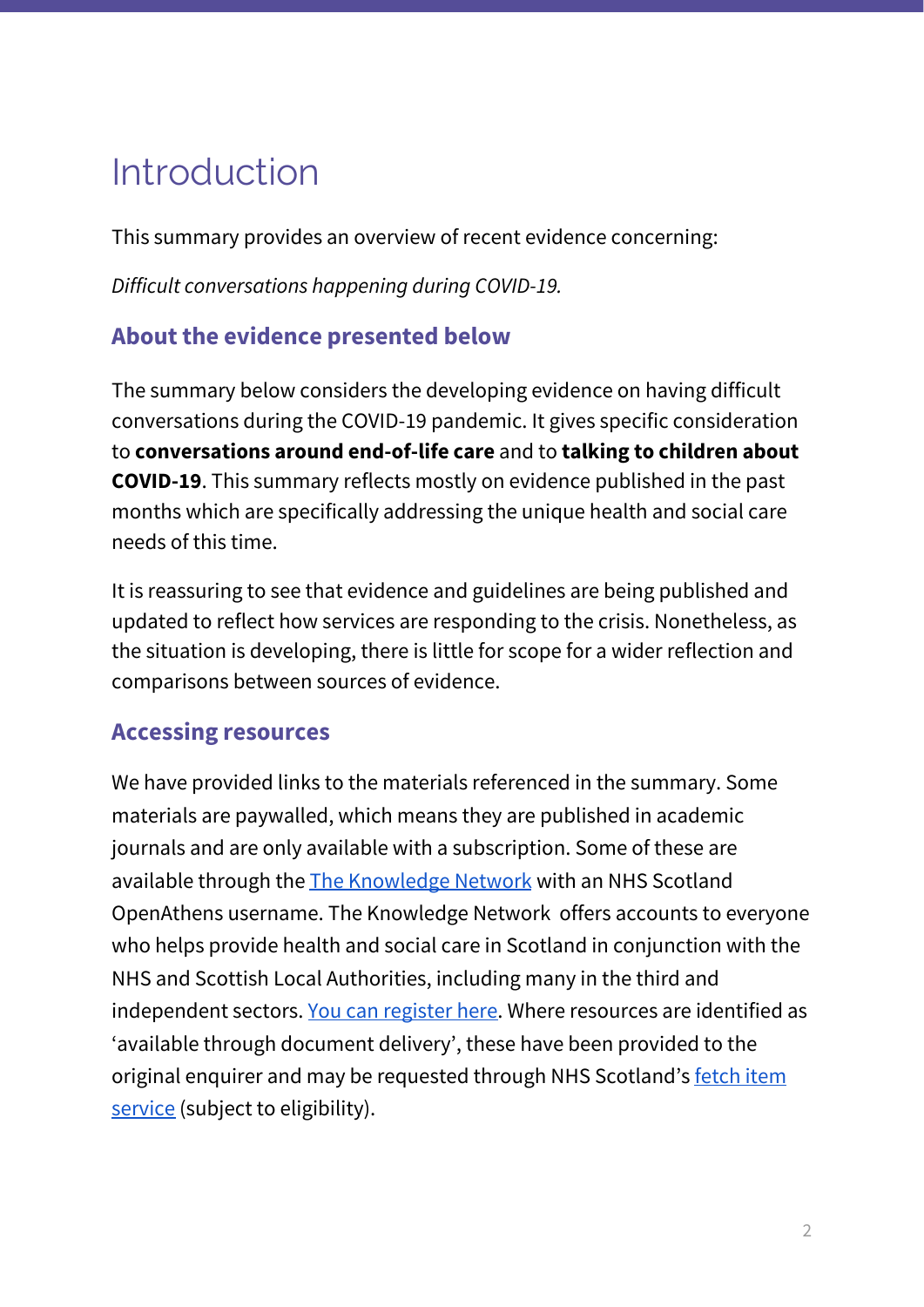Where possible we identify where evidence is published open access, which means the author has chosen to publish their work in a way that makes it freely available to the public. Some are identified as author repository copies, manuscripts, or other copies, which means the author has made a version of the otherwise paywalled publication available to the public. Other referenced sources are pdfs and websites that are available publicly

# Difficult conversations around end-of-life care during COVID-19

The current COVID-19 crisis has presented many exceptional challenges to health and social care provision. Recently, health and social care settings like GPs and care homes have come under national scrutiny (Scottish [Parliament,](https://www.scottishparliament.tv/meeting/leaders-virtual-question-time-april-9-2020) [2020\)](https://www.scottishparliament.tv/meeting/leaders-virtual-question-time-april-9-2020) for how they approach difficult conversations about end-of-life care, death and dying. Health and social care guidelines highlight that these discussions are important to ensure the best quality of care for individuals and to minimise physical, emotional and psychological harm to individuals and their families (Effective Communication for Healthcare, [2020](https://www.ec4h.org.uk/covid-19-effective-communication-for-professionals/); Clarke [2020\)](https://www.theguardian.com/commentisfree/2020/apr/08/do-not-resuscitate-orders-caused-panic-uk-truth#_=_). These conversations, challenging in themselves in normal circumstances, are compounded by the sense of urgency we are experiencing during this crisis.

At times, the manner in which difficult conversations are taking place (**BBC**, [2020\)](https://www.bbc.co.uk/news/uk-wales-52117814) has led to a sense of widespread confusion and concern among individuals and their families. Much of this concern surrounds conversation around CPR and Do Not Resuscitate procedures, which are seen by some as an attempt to "ration" care (Clarke [2020\)](https://www.theguardian.com/commentisfree/2020/apr/08/do-not-resuscitate-orders-caused-panic-uk-truth#_=_). The Care Quality Commission and other medical bodies are also concerned about the blanket application of Do Not Resuscitate notices (Booth [2020;](https://www.theguardian.com/world/2020/apr/01/uk-healthcare-regulator-brands-resuscitation-strategy-unacceptable) Care Quality Commission, [2020\)](https://www.cqc.org.uk/news/stories/joint-statement-advance-care-planning).

Clarke [\(2020](https://www.theguardian.com/commentisfree/2020/apr/08/do-not-resuscitate-orders-caused-panic-uk-truth#_=_)) argues that if practitioners are broaching discussion around CPR or DNRs with individuals, they are doing so not to "ration" care but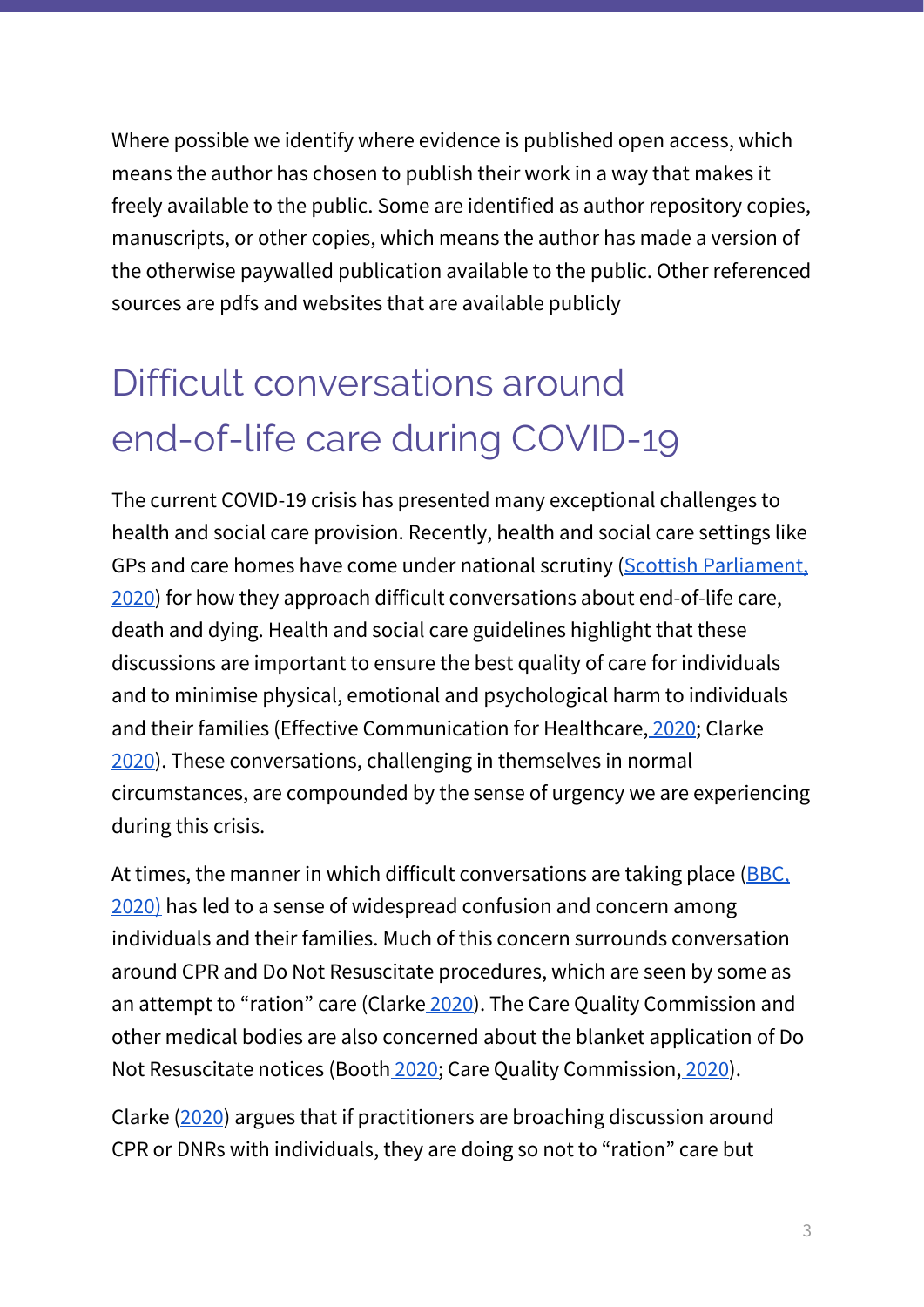rather to ensure individuals are not "unknowingly subjected to a futile and inappropriate treatment".

Curtis et al ([2020\)](https://jamanetwork.com/journals/jama/article-abstract/2763952) argue that now is the time to implement advance care planning to ensure individuals do not receive care they would not want if they become too severely ill to make their own decisions. Patients with chronic life-limiting illness should be offered the option if they would not want to receive cardiopulmonary resuscitation (CPR) or mechanical ventilation (Curtis et al [2020\)](https://jamanetwork.com/journals/jama/article-abstract/2763952).

Nonetheless, Curtis et al ([2020](https://jamanetwork.com/journals/jama/article-abstract/2763952)) acknowledge that these decisions are also considered from "the potential need for rationing health care in the context of scarce resources and crisis capacity". A 'rationing' perspective has moral and ethical ramifications that can negatively affect individuals who are faced with these decisions. This has led individuals to feel 'worthless' and distressed (BBC, [2020\)](https://www.bbc.co.uk/news/uk-wales-52117814). To avoid these shortfalls, Ferguson et al ([2020](https://www.sciencedirect.com/science/article/pii/S0885392420301779)) urge staff and clinicians to have advance care planning discussions in order to provide person-centred, medically appropriate care.

### **Advance Care planning**

Conversations surrounding end of life care are often a small element of advance care planning. Advance or anticipatory care planning is a multi-dimensional approach to planning the care of individuals, often in palliative care:

"Anticipatory Care Planning (ACP) is a person-centred, proactive, 'thinking ahead' approach, with health and care professionals working with individuals, carers and their families to make informed choices about their care and support. [...] ACP enables individuals with chronic and complex conditions to understand their current health and wellbeing, whilst anticipating and proactively managing their health and care needs. Optimal outcomes and improving quality of life through ACP are helped by early intervention when people have complex needs or changing circumstances" (Edinburgh HSCP ([2019,](https://ihub.scot/media/6966/acp-improvement-programme-learning-report-phase-3-2018-19-revised-151119.pdf) p5).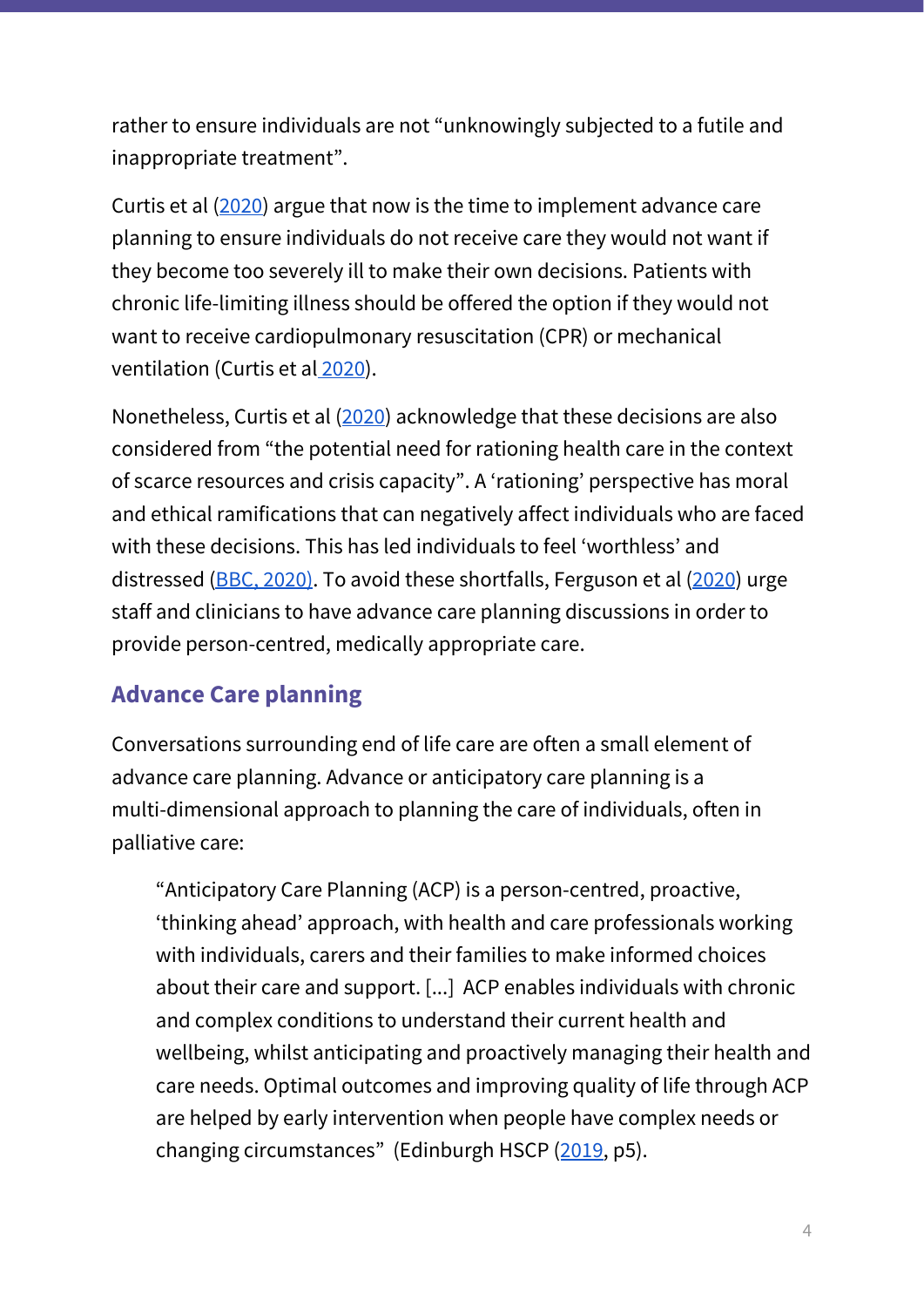The Scottish Partnership for Palliative Care ([2020](https://www.palliativecarescotland.org.uk/content/covid-scottish-eolc-guidance)) have built a pool of resources on Anticipatory and palliative Care Planning. In light of the ongoing COVID-19 crisis they have augmented this collection with further resources on difficult conversation, staff stress resilience and care homes. As seen in the resources themselves, these three additions are interlinked. They highlight that many difficult conversations around end of life care are happening in care homes and are often a source of distress among staff themselves.

The Scottish Partnership for Palliative Care has also produced an updated COVID-19 ACP ([2020](https://ihub.scot/acp-covid-19)) which is a template to be used by staff to manage challenging conversation. This template also references Edinburgh HSCP's REDMAP tool [\(2020\)](https://www.ec4h.org.uk/wp-content/uploads/2020/04/RED-MAP-Guide-for-Professionals-V5.0-080420.pdf) which provides detailed steps to frontline staff on ACP and end of life conversations. The template highlights the need to ask individuals about those things important to them when it comes to their care. Crucially, these tools and resources were developed over several years and include the perspectives of different stakeholders like families, care users, care homes and medical staff. This gives these guidelines a strong evidence base.

### **Person-centred conversations**

Many guidelines like Ferguson et al's ([2020\)](https://www.sciencedirect.com/science/article/pii/S0885392420301779) Edinburgh HSCP [\(2020](https://www.ec4h.org.uk/wp-content/uploads/2020/04/RED-MAP-Guide-for-Professionals-V5.0-080420.pdf)) Redmap Tool and Curtis et al's [\(2020](https://jamanetwork.com/journals/jama/article-abstract/2763952)) highlight that when approaching end of life conversations, it is important to prioritise goal concordant or value focused and person-centred care.

Waikato District Health Board ([2020\)](https://www.hospicewaikato.org.nz/file/te-ara-whakapiri-care-plan-inpatient-and-residential-care/open) has also published its guidelines for palliative care and they argue that it is important to identify realistic goals of care, and support families to contribute to decision-making, whilst also helping them deal with their own distress.

Fergus et al [\(2020](https://www.sciencedirect.com/science/article/pii/S0885392420301779)) suggest that long-term care facilities like care homes or medical wards should provide as much psychosocial care and support as feasible in this challenging time. Use of social media and video phone call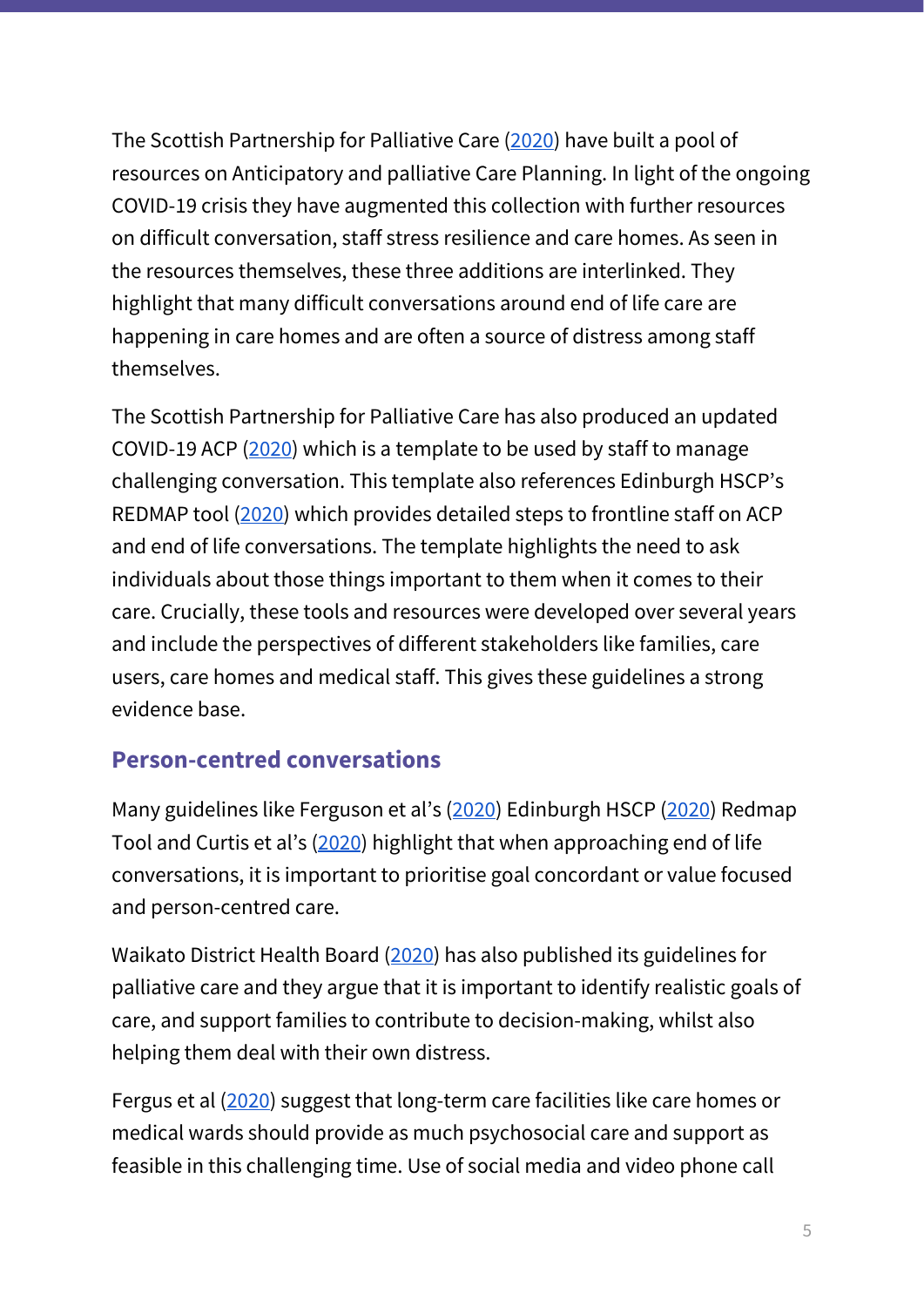options may also be useful for some patients/residents in order to facilitate interaction with family and friends. They also stress the importance of providing grief counselling for families and also staff (Fergus et al [2020](https://www.sciencedirect.com/science/article/pii/S0885392420301779)). Consideration should be given to modifying visitor restrictions to allow family and friends to comfort their loved ones who are at the end of life.

Predominantly evidence so far like Ferguson et al ([2020\)](https://www.sciencedirect.com/science/article/pii/S0885392420301779), Fausto et al (2020), Curtis et al ([2020\)](https://jamanetwork.com/journals/jama/article-abstract/2763952) and Waikato District Health Board [\(2020](https://www.hospicewaikato.org.nz/file/te-ara-whakapiri-care-plan-inpatient-and-residential-care/open)) refers mostly to guidelines and recommendations of practice – what practitioners should do in certain circumstances. Moreover, much of this evidence is focused on clinical settings – this is understandable to some extent. However, as seen recently, these conversations are also taking place in care homes or in the community and there is less guidance for these settings. Many of these resources do not consider how staff can manage these difficult conversations in a more practical way that reflects the realities and emotions involved around end of life and palliative care. Apart from the formality of these conversations, the manner in which they are carried has immense implications for the wellbeing of individuals. Below details some of the evidence that covers these important aspects of difficult conversations.

Some of the resources produced by The Scottish Partnership for Palliative Care ([2020\)](https://www.palliativecarescotland.org.uk/content/covid-scottish-eolc-guidance) give a realist and compassionate reflection on how front line staff can manage these difficult conversations. One of these is a short, accessible video (Mitchell [2020](https://vimeo.com/404554818)).

She acknowledges that currently, these conversations are developing with a sense of urgency as seen in care homes across the country which compounds both the stress experienced by staff and the distress experienced by those with care needs.

Mitchell [\(2020](https://vimeo.com/404554818)) highlights how the current level of isolation for individuals in a care setting can be a new and distressing challenge for front line staff themselves: "I think we struggle with the concept of caring for the dying, and providing a good death for someone is equally as important". She stresses the importance of: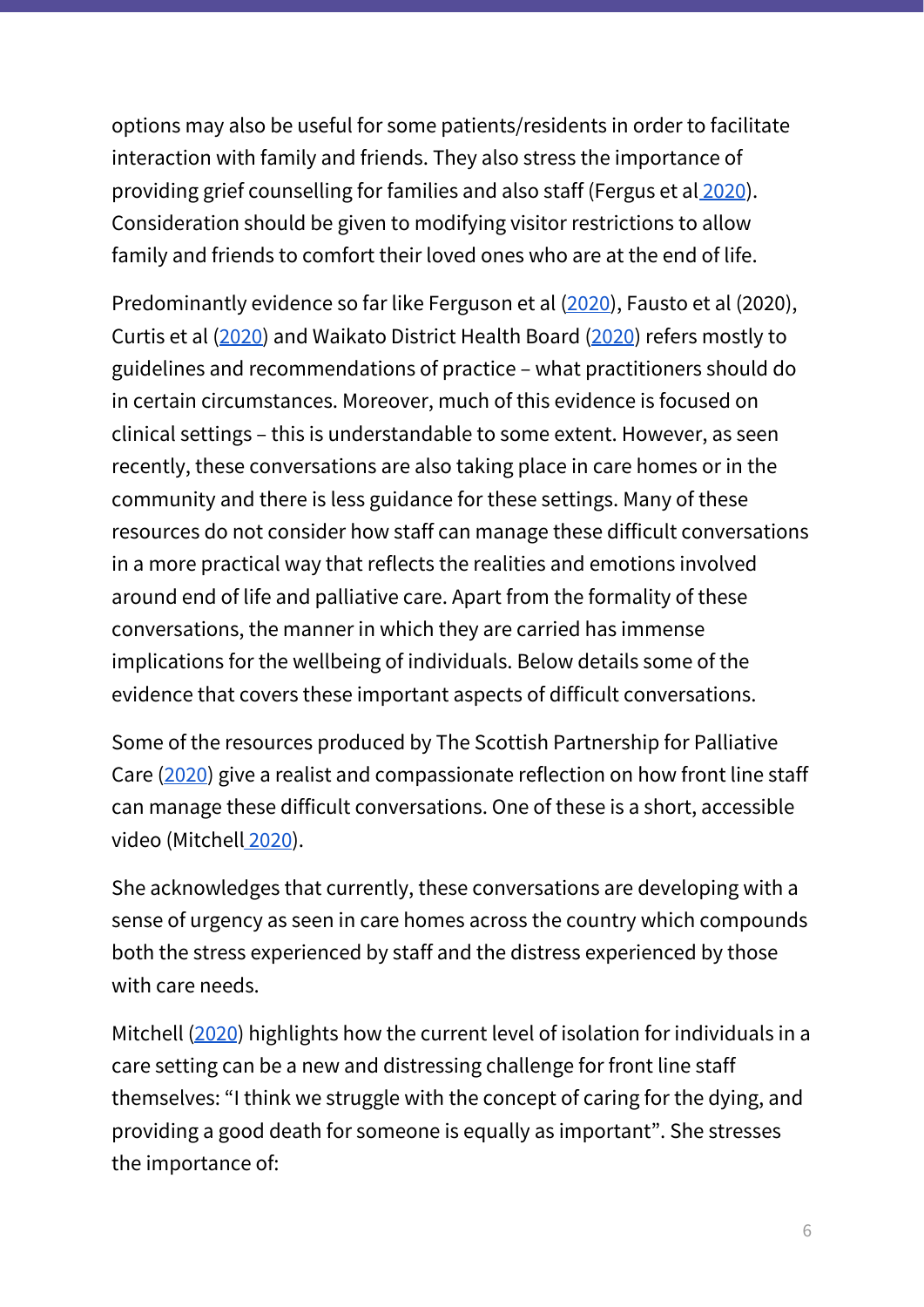- Openness
- Compassion
- Dignity (Mitchell [2020](https://vimeo.com/404554818))

Mitchell is honest about the challenges frontline staff themselves might experience in approaching this topic and provides practical guidelines for how to do this, emphasising the need to listen to individuals receiving care.

She reflects on the language that is appropriate and useful in these circumstances and encourages frontline staff to debrief with their peers (Mitchell [2020](https://vimeo.com/404554818)).

Health Education England  $(n.a)$  also has an online learning tool aimed at developing the communication skills of staff working in end of life care. This module encourages reflection and recommends similar principles as Mitchel ([2020](https://vimeo.com/404554818)).

The guidelines discussed above highlight several key issues and challenges when it comes to difficult conversations:

- They all highlight the importance of person-centred care and of including the families in these difficult conversations
- Supporting families with bereavement and counselling is also highlighted as a key goal
- Mitchell [\(2020](https://vimeo.com/404554818)) also stresses the importance of openness and compassion
- She also highlights the importance for staff themselves to debrief and process these conversations (Mitchell [2020](https://vimeo.com/404554818)).

More evidence is needed to understand the practical challenges of these conversations and to uncover ways to manage them.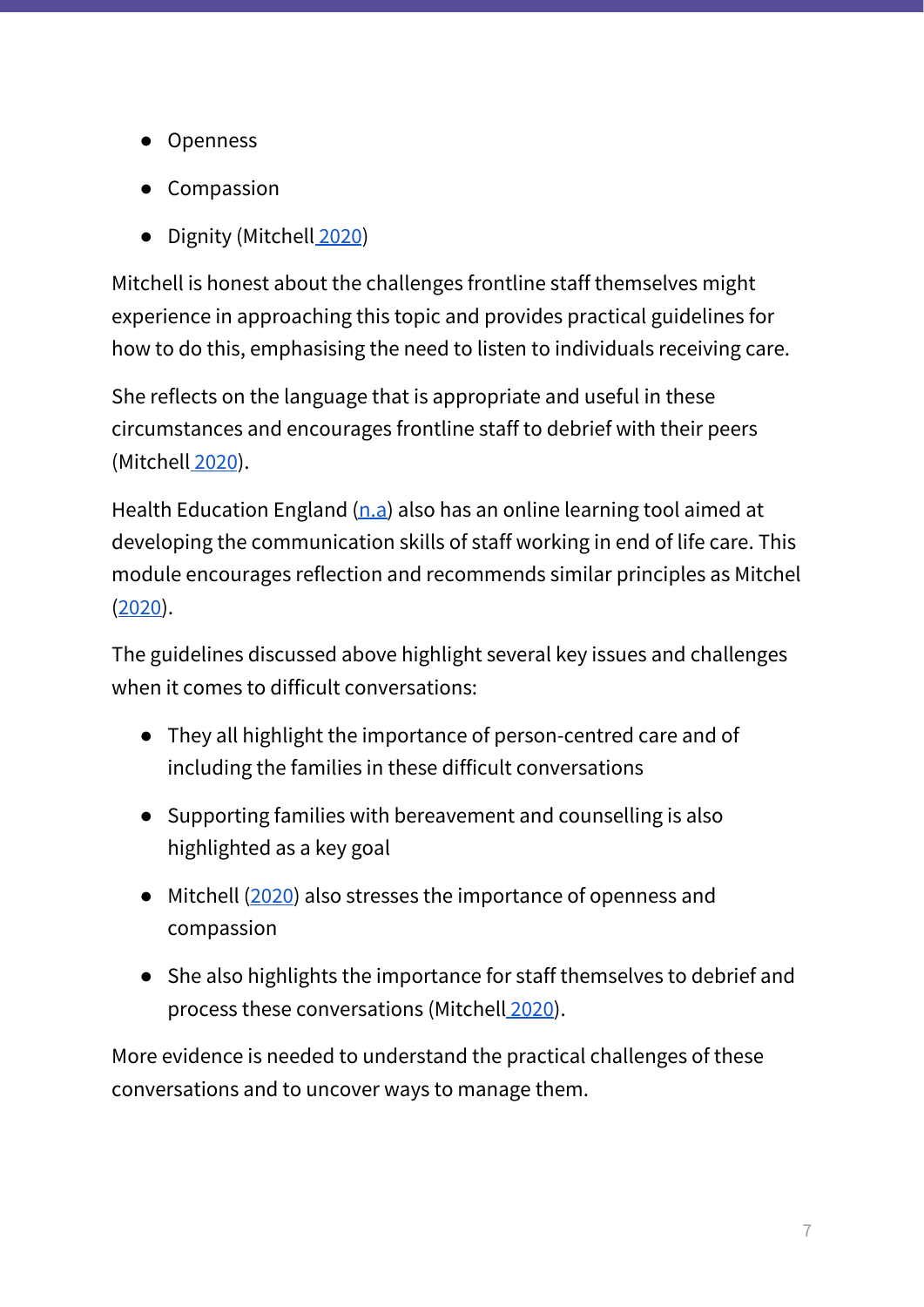# Talking to children about COVID -19

Many frontline staff will have to support children during this crisis – both in their professional role but also in their personal life.

Below is a short summary on the current evidence and recommendations for talking to children and adolescents about COVID-19.

It is increasingly clear that children are currently being exposed to large amounts of information and high stress and anxiety in their parents or carers. During this time, children can also often suddenly lose essential resilience resources, like the support of parents, friends, neighbours and the social infrastructure that is normally in place to ensure their safety (UNICEF, [2020](https://www.unicef.org/coronavirus/how-talk-your-child-about-coronavirus-covid-19)). They might be experiencing radical changes in their daily lives and social infrastructure. This poses challenges as emergencies and traumatic events like COVID-19 can lead to mental health issues in children and adolescents ([Danese](https://www.cambridge.org/core/services/aop-cambridge-core/content/view/C112839620C6AF501E8927F994EA228C/S0007125019002447a.pdf) et al 2019).

Dalton et al [\(2020](https://www.thelancet.com/journals/lanchi/article/PIIS2352-4642(20)30097-3/fulltext)) argue that consideration of the child's developmental stage is essential and conversations must also take into account children's comprehension of illness and causality. This is necessary to ensure that children are not blaming themselves.

Listening to what children believe is important as well as providing them with an explanation that is meaningful to them. Research shows that parents often do not reflect on their own emotions and focus instead on technicalities and practicalities of a situation (Dalton [2020\)](https://www.thelancet.com/journals/lanchi/article/PIIS2352-4642(20)30097-3/fulltext). Adults need to be authentic about some of the uncertainty and psychological challenges of the pandemic. By being honest, this offers children a coherent narrative for what they are observing, and also grants permission for children to safely talk about their own feelings.

Mercy Corps ([2020\)](https://www.mercycorps.org/blog/tips-helping-children-through-crisis) has also recently produced a ten-step guideline for talking to children about COVID-19. They recommend: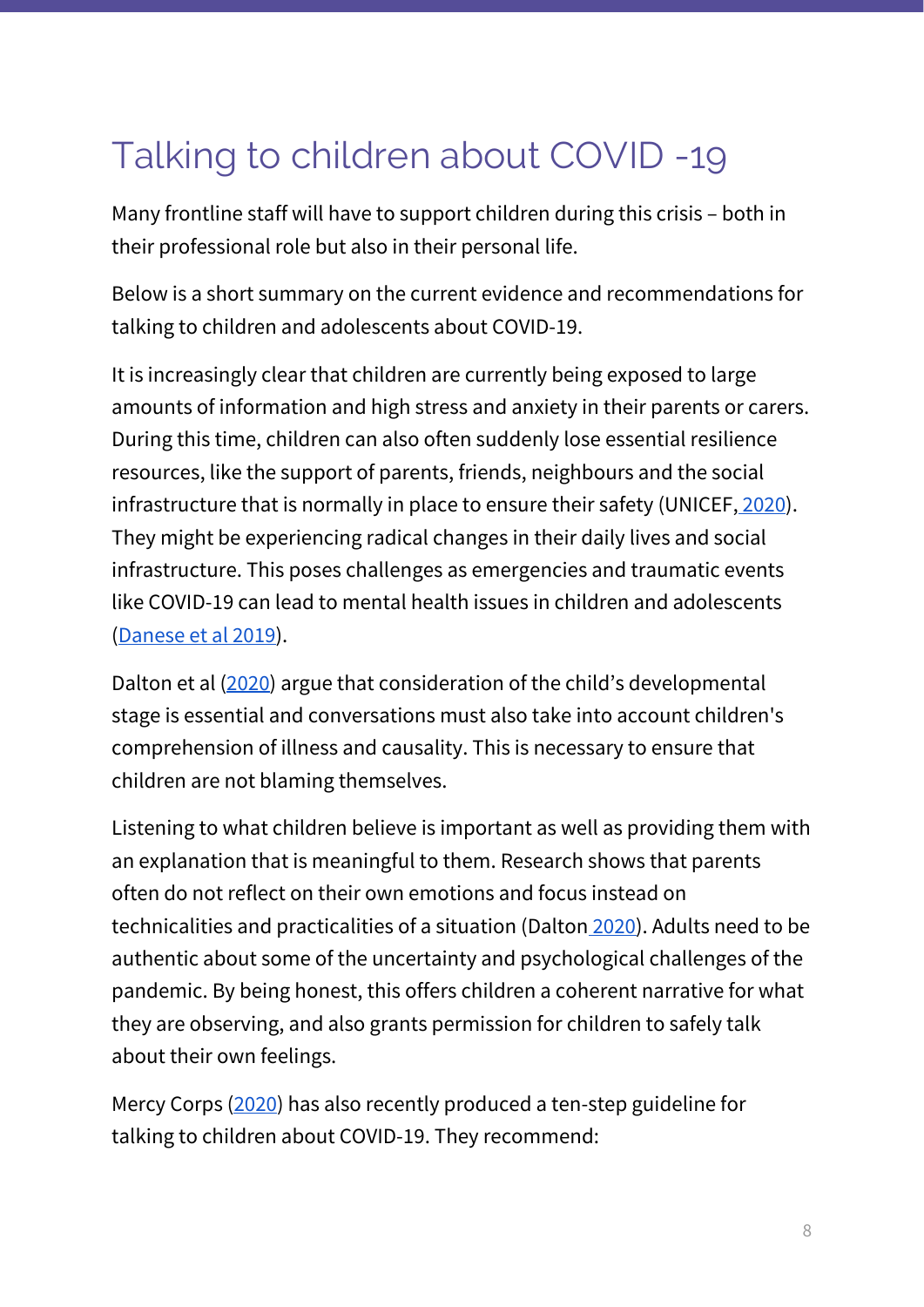- Being aware of common reactions like becoming more quiet or withdrawn
- Dealing with fears and worries realising that common childhood fears may intensify after a crisis
- Creating a sense of safety
- Limiting exposure to news
- Listen to children's worries
- Encouraging writing or drawing about their experience
- Playing
- Modelling healthy coping skills adults should process what they're going through privately so they have the resources to support children.
- Monitor behaviour over time
- Inspire a positive response like volunteering and supporting the local community.

Moore and Rauch [\(2015\)](https://www.mghpact.org/assets/media/documents/MGH%20PACT%20Guide%20(Talking).pdf) have also produced resources for talking to children following crises and disasters. Their advice echoes those above, but they also advise thinking together with the child about a plan to cope with and actively manage anxiety. This could include a strategy to manage physical symptoms, a helpful self-help statement and a plan for facing fears.

Children should not be encouraged to avoid situations that trigger anxiety. Even though avoiding certain situations or "triggers" to anxiety may help children feel calmer in the short run, in the long run, avoidance actually increases anxiety.

They suggest finding ways to communicate fears that do not involve talking, as well as identifying any specific worries that children can put into words (Moore and Rauch [2015\)](https://www.mghpact.org/assets/media/documents/MGH%20PACT%20Guide%20(Talking).pdf).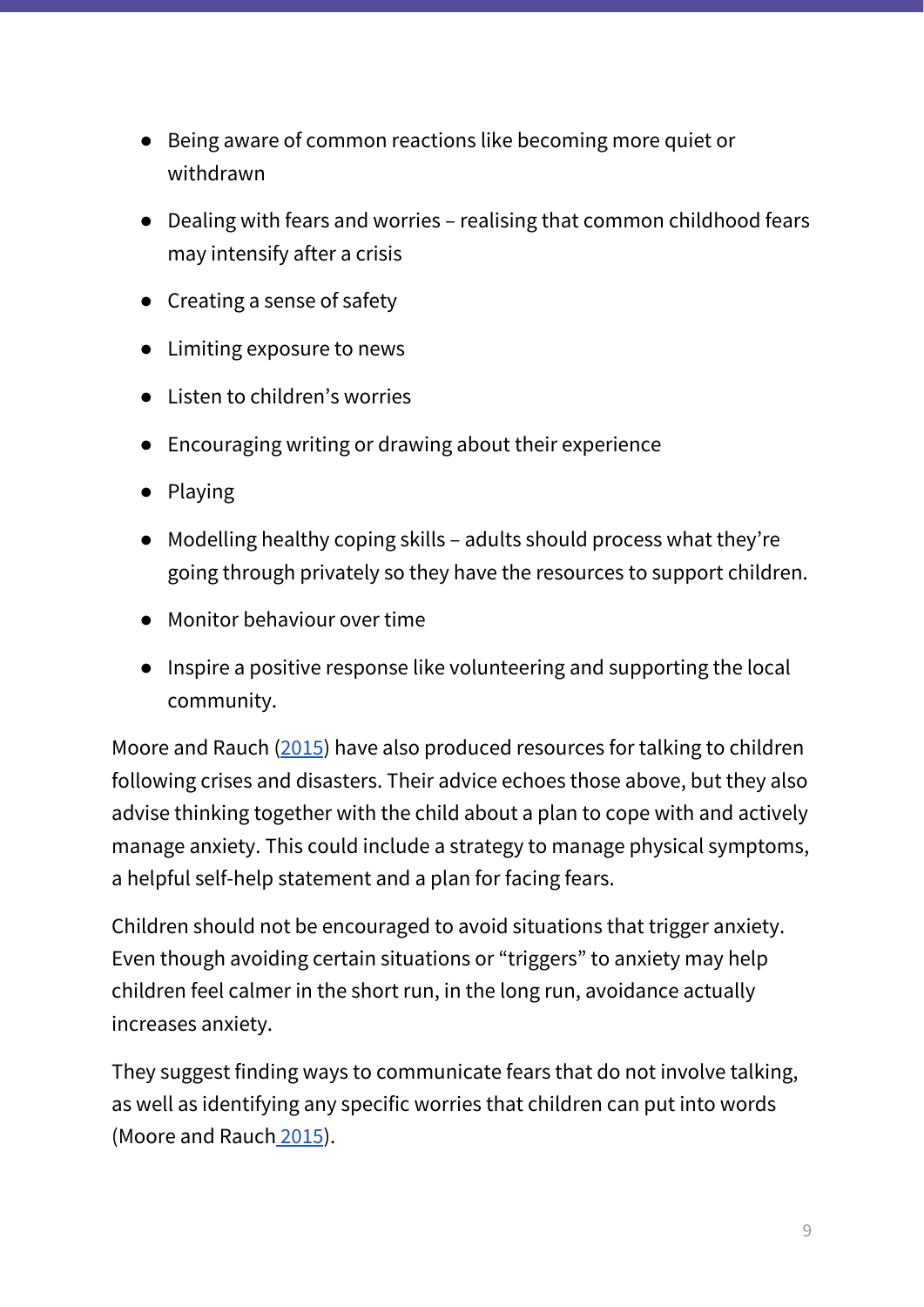Importantly, they highlight that even when it is not possible to assure children that things are 100% safe, adults should give concrete examples of how caregivers, teachers, police, doctors, and others are working together to make things safe for them and their community (Moore and Rauch [2015\)](https://www.mghpact.org/assets/media/documents/MGH%20PACT%20Guide%20(Talking).pdf).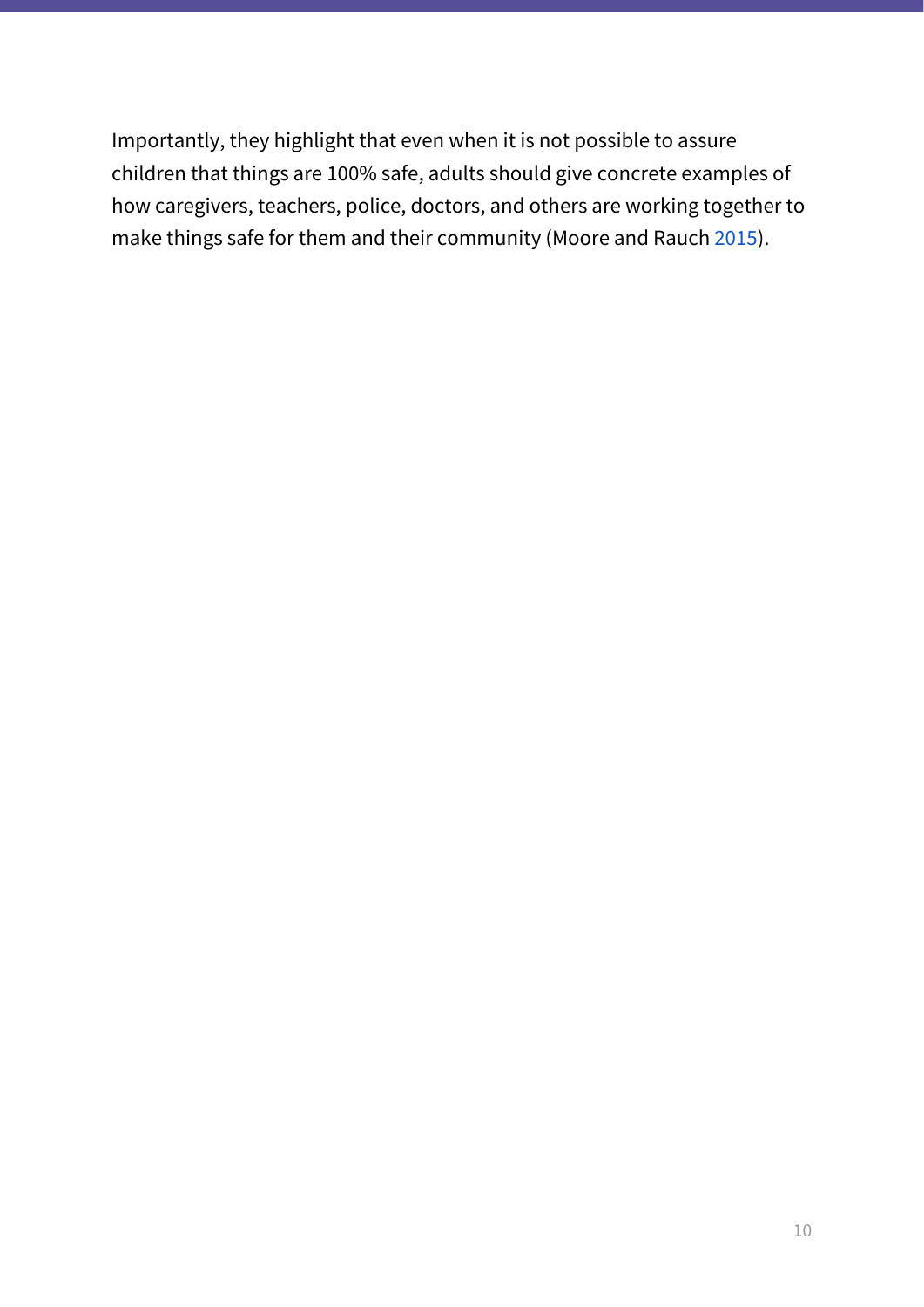## References:

BBC (2020) Coronavirus: GP surgery apology over 'do not resuscitate' form, Available at: <https://www.bbc.co.uk/news/uk-wales-52117814>

Booth R (2020) UK healthcare regulator brands resuscitation strategy unacceptable, Available at:

[https://www.theguardian.com/world/2020/apr/01/uk-healthcare-regulator-b](https://www.theguardian.com/world/2020/apr/01/uk-healthcare-regulator-brands-resuscitation-strategy-unacceptable) [rands-resuscitation-strategy-unacceptable](https://www.theguardian.com/world/2020/apr/01/uk-healthcare-regulator-brands-resuscitation-strategy-unacceptable)

Clarke R (2020) 'Do not resuscitate' orders have caused panic in the UK. Here is the truth, Available at:

[https://www.theguardian.com/commentisfree/2020/apr/08/do-not-resuscita](https://www.theguardian.com/commentisfree/2020/apr/08/do-not-resuscitate-orders-caused-panic-uk-truth#_=_)  $te-orders-caused-panic-uk-truth# =$ 

COVID-19: Effective communication for professionals (2020), Effective Communication For Healthcare

[https://www.ec4h.org.uk/covid-19-effective-communication-for-professional](https://www.ec4h.org.uk/covid-19-effective-communication-for-professionals/) [s/](https://www.ec4h.org.uk/covid-19-effective-communication-for-professionals/)

Curtis JR Kross EK Stapleton RD (2020) The Importance of Addressing Advance Care Planning and Decisions About Do-Not-Resuscitate Orders During Novel Coronavirus 2019 (COVID-19). JAMA. Published online March 27, 2020 <https://jamanetwork.com/journals/jama/article-abstract/2763952>

Dalton L, Rapa E, Stein A (2020) Protecting the psychological health of children through effective communication about COVID-19, Lancet Child and Adolescent Health 2020, Published Online March 31, 202[0](https://www.thelancet.com/journals/lanchi/article/PIIS2352-4642(20)30097-3/fulltext)

[https://www.thelancet.com/journals/lanchi/article/PIIS2352-4642\(20\)30097-](https://www.thelancet.com/journals/lanchi/article/PIIS2352-4642(20)30097-3/fulltext) [3/fulltext](https://www.thelancet.com/journals/lanchi/article/PIIS2352-4642(20)30097-3/fulltext)

Danese A, Smith P, Chitsabesan P, Dubicka B (2019) Child and adolescent mental health amidst emergencies and disasters,The British Journal of Psychiatry (2020) 216, 159–162. doi: 10.1192/bjp.2019.244 [https://www.cambridge.org/core/services/aop-cambridge-core/content/vie](https://www.cambridge.org/core/services/aop-cambridge-core/content/view/C112839620C6AF501E8927F994EA228C/S0007125019002447a.pdf/child_and_adolescent_mental_health_amidst_emergencies_and_disasters.pdf)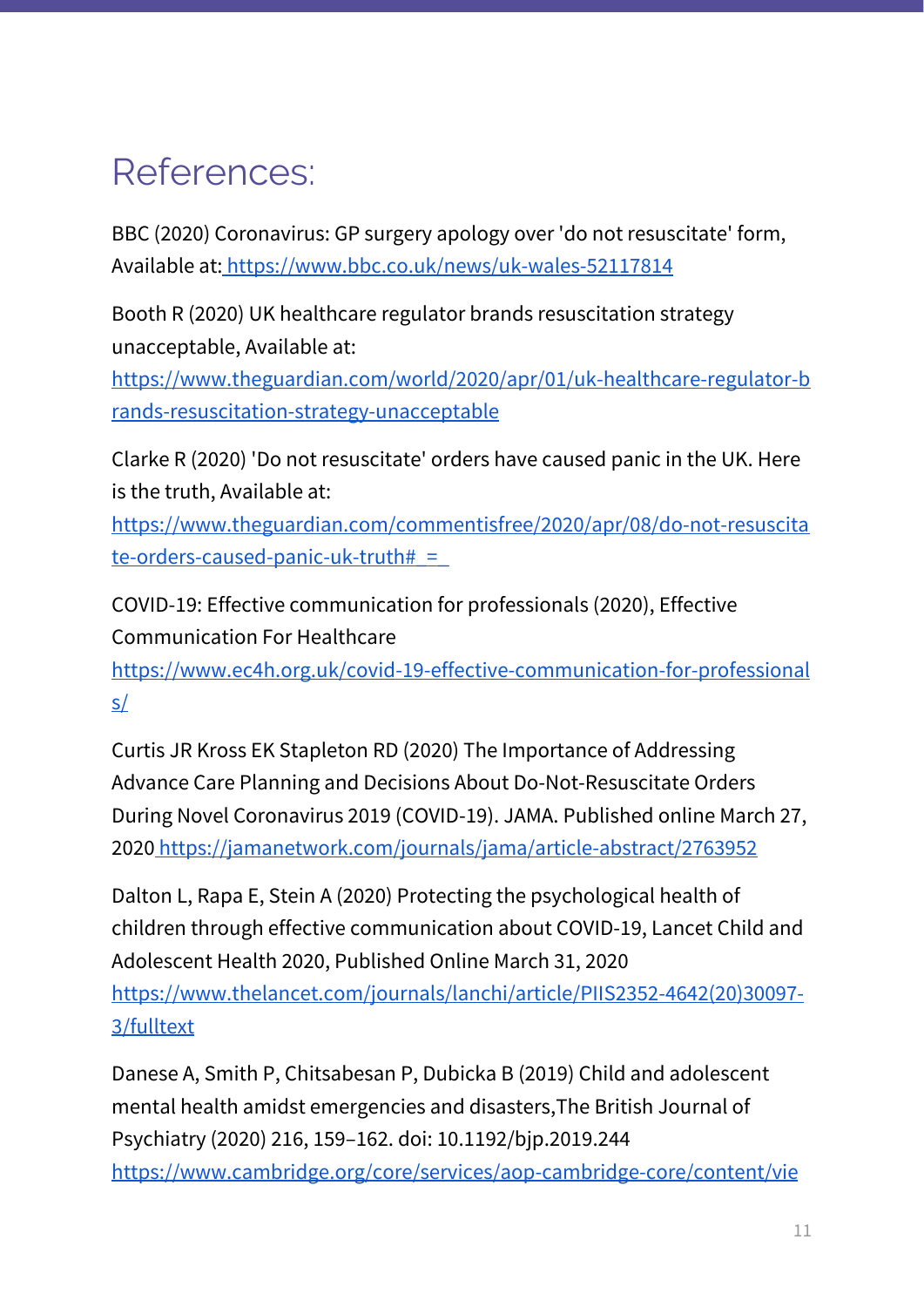[w/C112839620C6AF501E8927F994EA228C/S0007125019002447a.pdf/child\\_a](https://www.cambridge.org/core/services/aop-cambridge-core/content/view/C112839620C6AF501E8927F994EA228C/S0007125019002447a.pdf/child_and_adolescent_mental_health_amidst_emergencies_and_disasters.pdf) nd adolescent mental health amidst emergencies and disasters.pdf

European Association for Palliative Care (2020) Coronavirus and the palliative care response

[https://www.eapcnet.eu/publications/coronavirus-and-the-palliative-care-re](https://www.eapcnet.eu/publications/coronavirus-and-the-palliative-care-response) [sponse](https://www.eapcnet.eu/publications/coronavirus-and-the-palliative-care-response)

Fausto J, Hirano L, Lam D, Mehta A, Mills B, Owens D, Perry E,Curtis JR (2020), Creating a Palliative Care Inpatient Response Plan for COVID19 – The UW Medicine Experience, Journal of Pain and Symptom Managemen[t](https://doi.org/10.1016/j.jpainsymman.2020.03.025) <https://doi.org/10.1016/j.jpainsymman.2020.03.025>

Ferguson L, Barham D (2020) Palliative Care Pandemic Pack: a Specialist Palliative Care Service response to planning the COVID-19 pandemic, Journal of Pain and Symptom Management

<https://doi.org/10.1016/j.jpainsymman.2020.03.026>

Health Education England, Online Course – End of life care for all <https://portal.e-lfh.org.uk/Component/Details/502617>

Mitchell L (2020) Difficult Conversations – we need to talk about dying, Advice for health and care professionals, Video <https://vimeo.com/404554818>

Moore C W & Rauch P K (2015) Community Crises and Disasters A Parent's Guide to Talking with Children of All Ages, A Project of The Marjorie E. Korff Parenting At a Challenging Time Program Massachusetts General Hospital [https://www.mghpact.org/assets/media/documents/MGH%20PACT%20Guid](https://www.mghpact.org/assets/media/documents/MGH%20PACT%20Guide%20(Talking).pdf) [e%20\(Talking\).pdf](https://www.mghpact.org/assets/media/documents/MGH%20PACT%20Guide%20(Talking).pdf)

Scottish Parliament (2020) Virtual Question Time [https://www.scottishparliament.tv/meeting/leaders-virtual-question-time-a](https://www.scottishparliament.tv/meeting/leaders-virtual-question-time-april-9-2020) [pril-9-2020](https://www.scottishparliament.tv/meeting/leaders-virtual-question-time-april-9-2020)

Scottish Partnership for Palliative Care (2020) COVID-19: Palliative and EOLC resource[s](https://www.palliativecarescotland.org.uk/content/covid-scottish-eolc-guidance)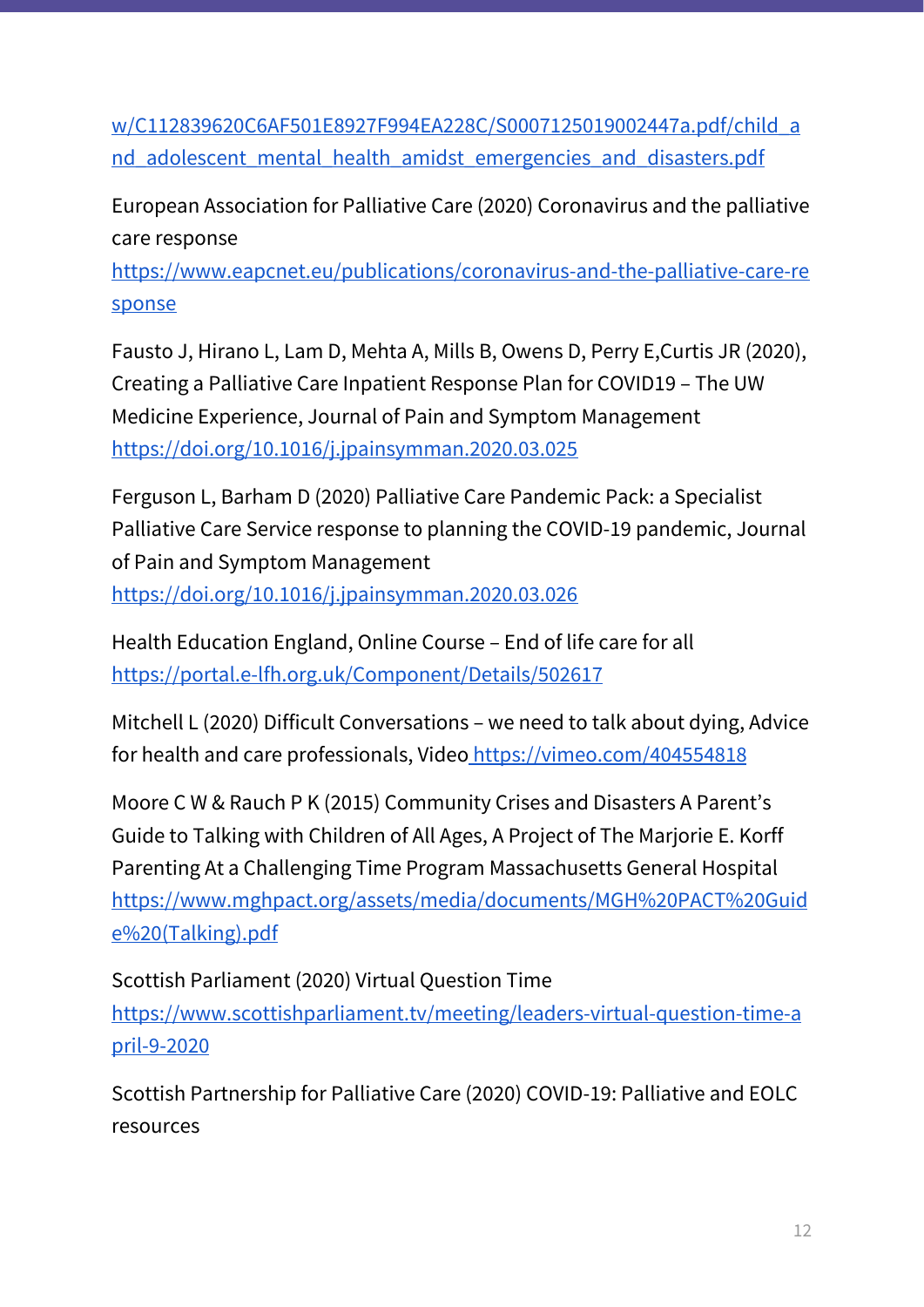[https://www.palliativecarescotland.org.uk/content/covid-scottish-eolc-guid](https://www.palliativecarescotland.org.uk/content/covid-scottish-eolc-guidance) [ance](https://www.palliativecarescotland.org.uk/content/covid-scottish-eolc-guidance)

Talking with people and families about planning care, death and dying (2020) [https://www.ec4h.org.uk/wp-content/uploads/2020/04/RED-MAP-Guide-for-](https://www.ec4h.org.uk/wp-content/uploads/2020/04/RED-MAP-Guide-for-Professionals-V5.0-080420.pdf)[Professionals-V5.0-080420.pdf](https://www.ec4h.org.uk/wp-content/uploads/2020/04/RED-MAP-Guide-for-Professionals-V5.0-080420.pdf)

UNICEF (2020) How to talk to your child about coronavirus disease 2019 (COVID-19)

[https://www.unicef.org/coronavirus/how-talk-your-child-about-coronavirus](https://www.unicef.org/coronavirus/how-talk-your-child-about-coronavirus-covid-19)[covid-19](https://www.unicef.org/coronavirus/how-talk-your-child-about-coronavirus-covid-19)

Waikato District Health Board (2016) Waikato Palliative Care Strategic Plan 2016 - 202[1](https://waikatodhb.cwp.govt.nz/assets/Docs/About-Us/Key-Publications/Plans/5625f7ceb7/Waikato-DHB-Palliative-Care-Strategic-Plan-2016-21.pdf)

[https://waikatodhb.cwp.govt.nz/assets/Docs/About-Us/Key-Publications/Pla](https://waikatodhb.cwp.govt.nz/assets/Docs/About-Us/Key-Publications/Plans/5625f7ceb7/Waikato-DHB-Palliative-Care-Strategic-Plan-2016-21.pdf) [ns/5625f7ceb7/Waikato-DHB-Palliative-Care-Strategic-Plan-2016-21.pdf](https://waikatodhb.cwp.govt.nz/assets/Docs/About-Us/Key-Publications/Plans/5625f7ceb7/Waikato-DHB-Palliative-Care-Strategic-Plan-2016-21.pdf)

Waikato District Health Board (2020) "Te Ara Whakapiri" – Care in the last days of lif[e](https://www.hospicewaikato.org.nz/file/te-ara-whakapiri-care-plan-inpatient-and-residential-care/open)

[https://www.hospicewaikato.org.nz/file/te-ara-whakapiri-care-plan-inpatien](https://www.hospicewaikato.org.nz/file/te-ara-whakapiri-care-plan-inpatient-and-residential-care/open) [t-and-residential-care/open](https://www.hospicewaikato.org.nz/file/te-ara-whakapiri-care-plan-inpatient-and-residential-care/open)